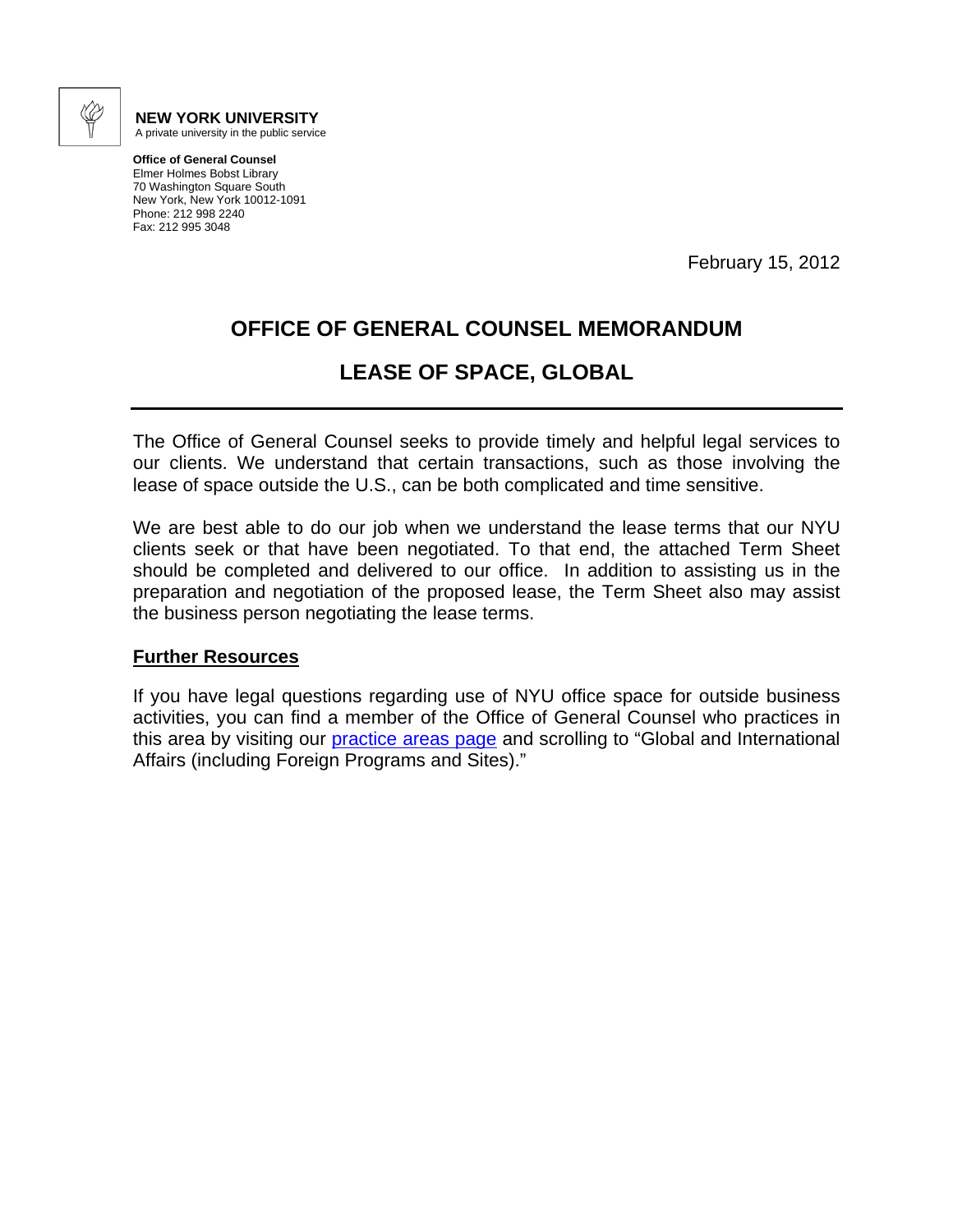## **Term Sheet: Lease of Premises (Global)**

NYU is in negotiations to enter into a lease as described below.

| Tenant: New York University, NYU branch or NYU subsidiary: _____________________ |  |
|----------------------------------------------------------------------------------|--|
| Description of Premises: Floors(s)_____; Unit Designation: _______;              |  |
| Approximate Sq. Ft./ Meters: ___________.                                        |  |
|                                                                                  |  |
|                                                                                  |  |
| Pre-Commencement Obligations: (e.g., Landlord's Work) ____________________       |  |
|                                                                                  |  |
|                                                                                  |  |
|                                                                                  |  |
| <b>Operating Expense Pass-Thrus:</b>                                             |  |
|                                                                                  |  |
|                                                                                  |  |
| <b>Repair and Maintenance Obligations:</b>                                       |  |
| <b>Premises:</b>                                                                 |  |